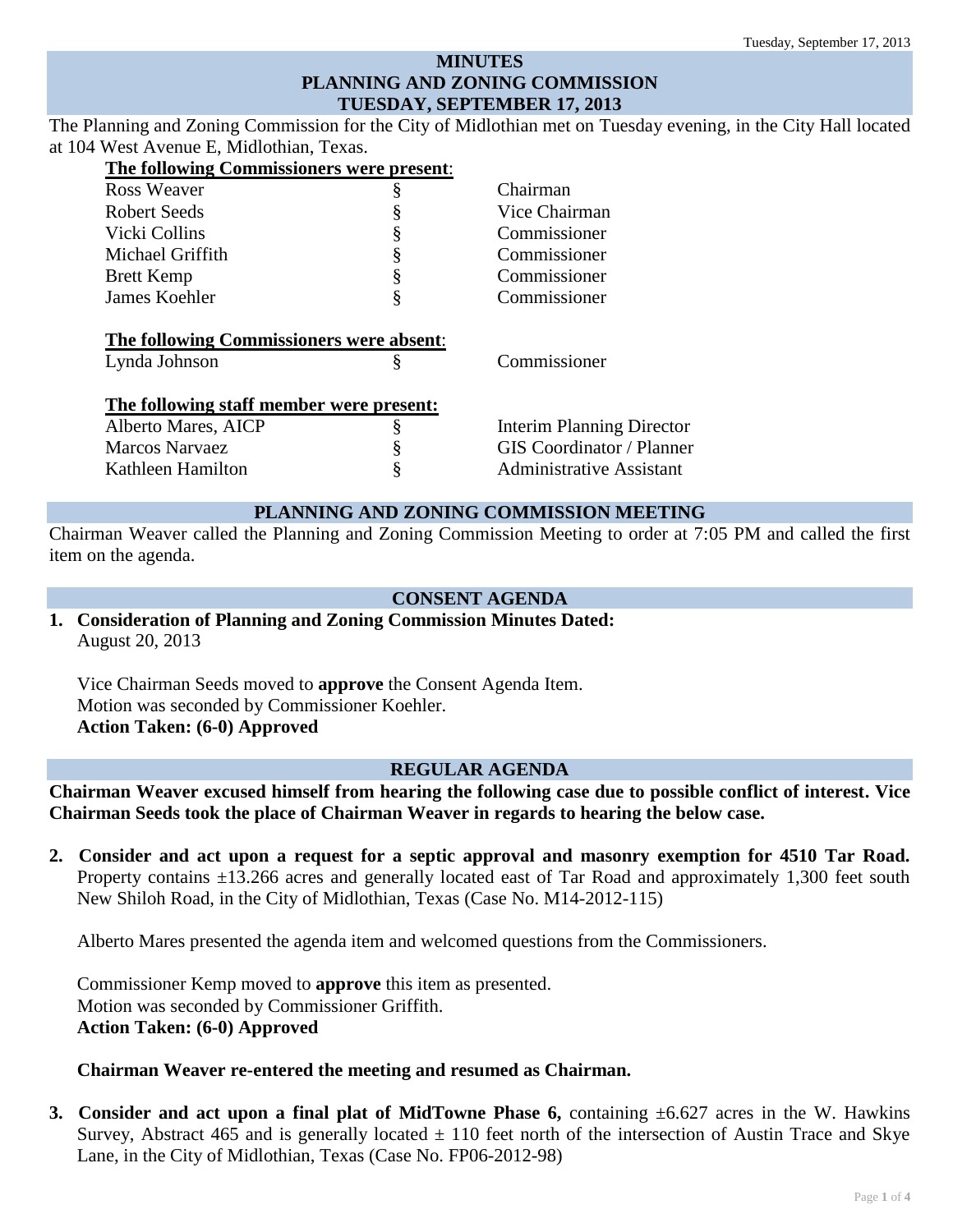Marcos Narvaez presented the agenda item and welcomed questions from the Commissioners.

Chairman Weaver moved to **approve** this item as presented. Motion was seconded by Vice Chairman Seeds. **Action Taken: (6-0) Approved**

**4. Consider and act upon a preliminary plat of Coventry Crossing,** containing ±105.860 acres in the J. D. Enlow Survey, Abstract No. 346 and the Amasa Howell Survey, Abstract No. 525, and is generally located ±2,400 feet south of McAlpin Road and east of FM 663, in the City of Midlothian, Texas (Case No. PP08- 2012-111)

Marcos Narvaez presented the agenda item and welcomed questions from the Commissioners.

Chairman Weaver moved to **approve** this item as presented. Motion was seconded by Commissioner Koehler. **Action Taken: (5-1) Approved** Vice Chairman Seeds opposed.

**5. Consider and act upon a final plat of Coventry Crossing Phase 1,** containing ±38.536 acres in the J. D. Enlow Survey, Abstract 346 and is generally located  $\pm 2,400$  feet south of McAlpin Road and east of FM 663, in the City of Midlothian, Texas (Case No. FP08-2012-110)

Marcos Narvaez presented the agenda item and welcomed questions from the Commissioners.

Chairman Weaver moved to **approve** this item with the following conditions:

1. To file with the Ellis County Clerk a separated instrument regarding the access on to FM 663 and no more than 40 lots shall be permitted until this access for FM 663 is installed.

Motion was seconded by Commissioner Griffith. **Action Taken: (5-1) Approved** Vice Chairman Seeds opposed.

**6. Consider and act upon a preliminary plat of Midlothian Skilled Nursing Center Addition,** containing  $\pm$ 7.107 acres in the BF Hawkins Survey, Abstract 464 and is generally located  $\pm$ 2,400 feet east of South 14<sup>th</sup> Street and south of George Hopper Road, in the City of Midlothian, Texas (Case No. PP07-2012-107)

Marcos Narvaez presented the agenda item and welcomed questions from the Commissioners.

Commissioner Griffith moved to **approve** this item as presented. Motion was seconded by Vice Chairman Seeds. **Action Taken: (6-0) Approved**

**7. Consider and act upon a final plat of Midlothian Skilled Nursing Center Addition,** containing ±7.107 acres in the BF Hawkins Survey, Abstract 464 and is generally located  $\pm 2,400$  feet east of South 14<sup>th</sup> Street and south of George Hopper Road, in the City of Midlothian, Texas (Case No. FP07-2012-108)

Marcos Narvaez presented the agenda item and welcomed questions from the Commissioners.

Chairman Weaver moved to **approve** this item as presented. Motion was seconded by Commissioner Griffith. **Action Taken: (6-0) Approved**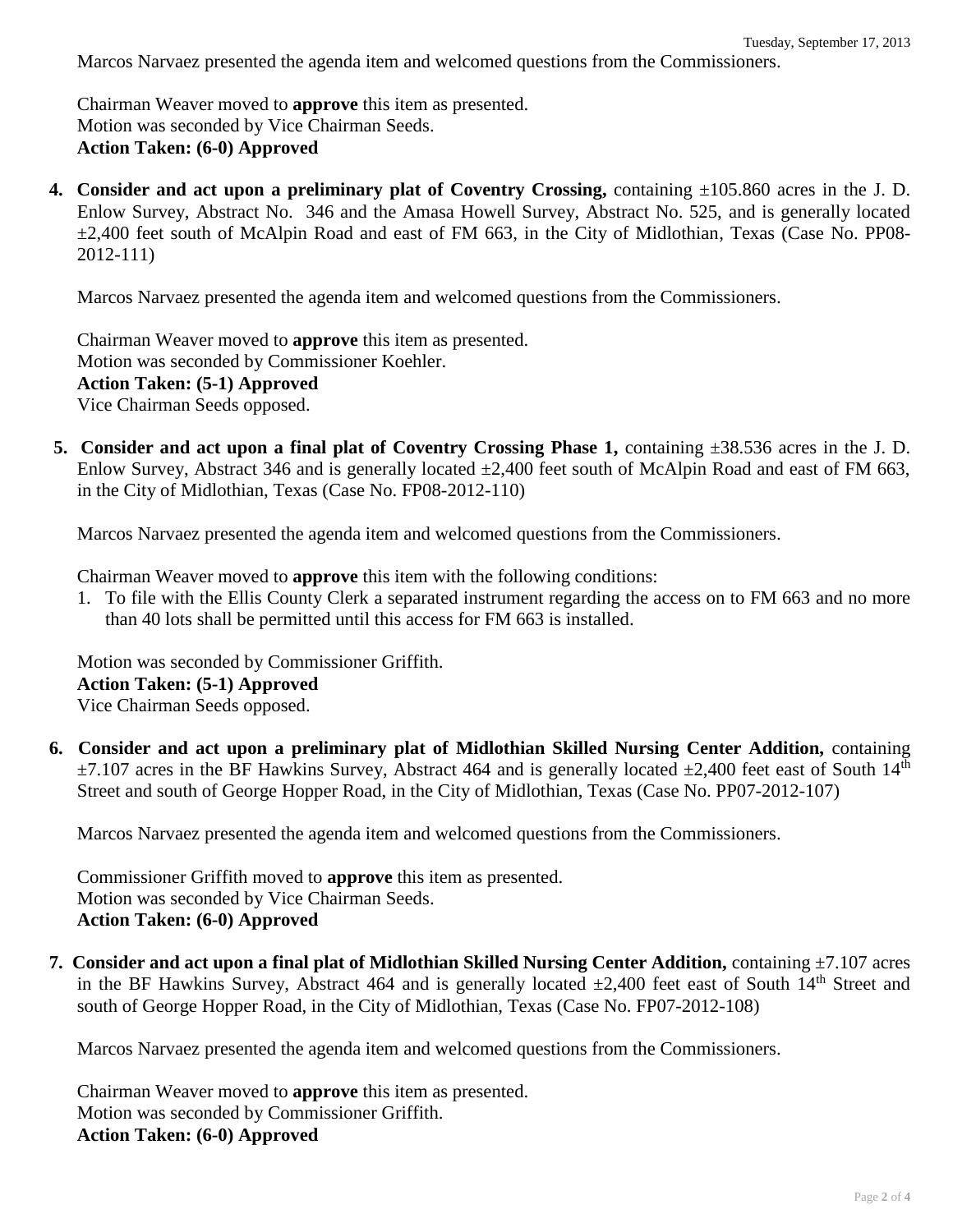#### **PUBLIC HEARING**

**8. Conduct a public hearing and act upon a request for a Specific Use Permit (SUP) to allow a car title loan facility property zoned Commercial (C) District. (1020 East Main Street).** Property contains 0.694 acres in the Midlothian Plaza Shopping Center, Lot 2, Block 1 and is located south of East Main Street and 175 feet east of Silken Crossing in the City of Midlothian, Texas (Case No. SUP11-2012-106)

Alberto Mares conversed to the Commissioners that the applicant request to withdraw this case for consideration.

Chairman Weaver moved to **withdraw** this case for consideration Motion was seconded by Commissioner Kemp. **Action Taken: (6-0) Withdraw**

**9. Continue a public hearing to consider and act upon a request to rezone ± 152 acres from the current Agricultural (A) District and Single Family One (SF-1) to a Planned Development District (PD)** for mixed use of residential (lot sizes ranging from 6,000 to 7,200 square feet) and opportunity sites consisting of community retail, general professional, medical, institutional and commercial uses. Property is generally located south of Mt Zion Road and east of FM 663, in the City of Midlothian, Texas (Case No. Z14-2012-94)

Alberto Mares conversed to the Commissioners that the applicant request to continue this case till the October 15, 2013, Planning and Zoning Commissioners meeting.

Chairman Weaver moved to continue the public hearing to the October 15, 2013, Planning and Zoning Commissioners meeting.

Motion was seconded by Commissioner Collins.

**Action Taken: (6-0) Continued**

**10. Conduct a public hearing and act upon an Ordinance regarding amendments to the City's adopted Comprehensive Plan, Ordinance 2007-15, as amended,** specifically amending the Thoroughfare Plan Map, including but not limited to: 1) reclassification of a proposed east-west road south of FM1387 and west of Walnut Grove Road; and any other revisions or deletions; providing a severability clause; and providing an effective date (Case No. CP03-2012-101)

Alberto Mares presented the agenda item and welcomed questions from the Commissioners.

Chairman Weaver addressed the audience for any input regarding the public hearing. With no speakers on this item, Commissioner Kemp moved to **close** the public hearing. Motion was seconded by Commissioner Koehler.

#### **Action Taken: (6-0) Closed Public Hearing**

Chairman Weaver moved to **approve** this item with the following conditions:

1. Re-class and re-align the proposed east-west road south of FM 1387 and west of Walnut Grove Road, moving the proposed road further to the south and downgrading it to 80 ft. wide.

Motion was seconded by Commissioner Griffith.

### **Action Taken: (6-0) Approved**

**11. Conduct a public hearing to consider and act upon a request to rezone ± 70 acres from the current Agricultural (A) District to a Planned Development District (PD)** for residential uses (single family lots ranging from 8,000 SF to 14,000 SF +) and open spaces. Property is generally located west of Walnut Grove Road and  $\pm$  900 ft. south of FM 1387, in the City of Midlothian, Texas (Case No. Z16-2012-105)

Alberto Mares presented the agenda item and welcomed questions from the Commissioners.